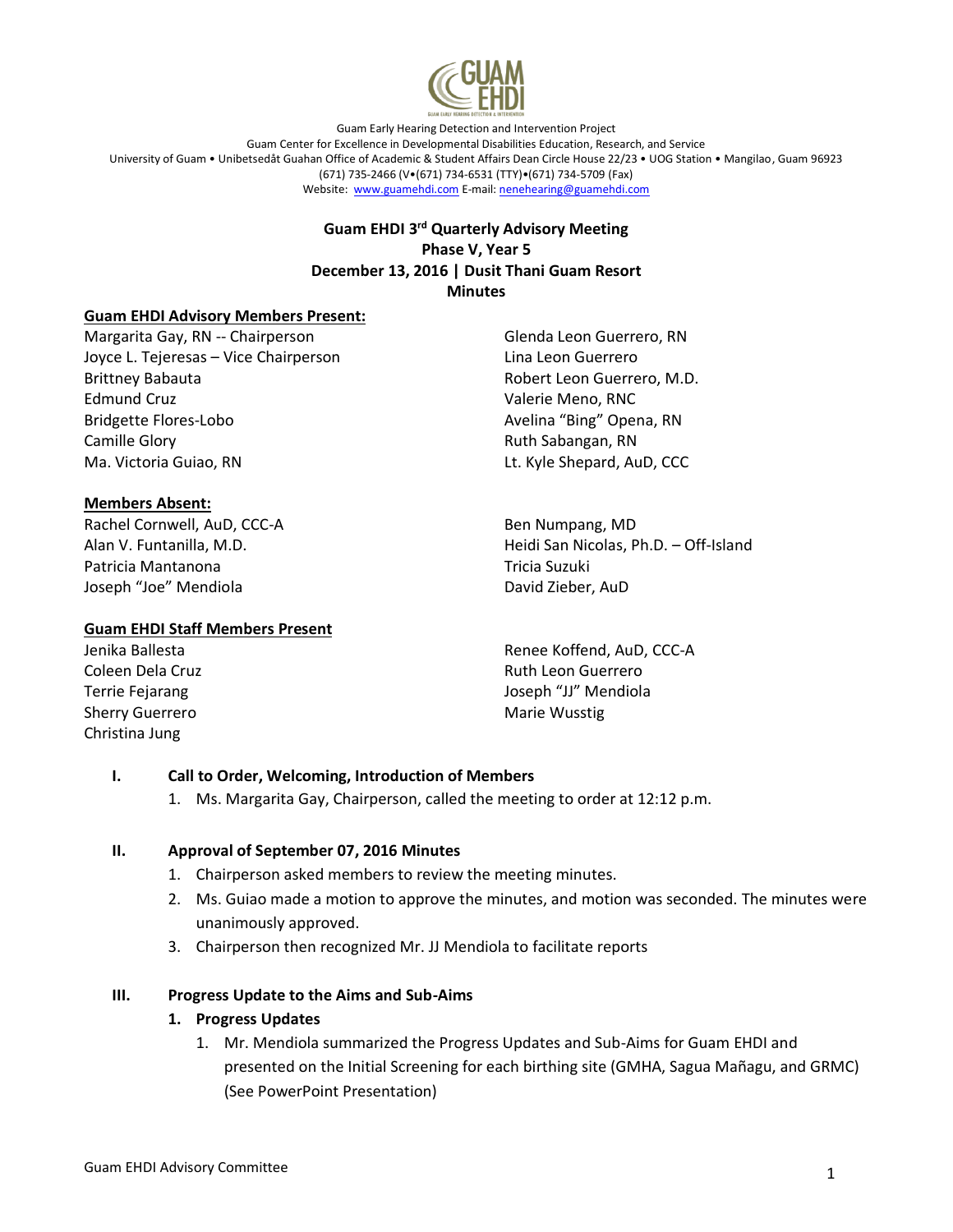# **2. Lost to Follow Up**

- 1. Ms. Jung discussed the Lost to Follow Up High Risk Rescreens, which formed a list of 19 children, ages 1 to 2. Ms. Jung mentioned she was able to contact 9 families and was able to rescreen 3 babies.
- 2. Ms. Jung shared one of her experiences in trying to locate a family.
- 3. Ms. Fejarang summarized some challenges of trying to communicate and locate families.

# **3. Training and Activities**

- 1. Ms. Fejarang discussed the July to September trainings and activities that took place in which Guam EHDI was involved including:
- Prenatal Classes at GMHA & Sagua Mañagu
- Outreach activities: 10/29: Healthy Mothers, Healthy Babies
- Hearing Screening Clinics

## **4. Update on DPHSS Letter**

- 1. Ms. Fejarang provided an update on the letter sent to the Superintendent of Education and Director of Public Health expressing the urgency to address timely DAEs.
- 2. Ruth Leon Guerrero delivered the letter on November 30, 2016.
- 3. Chairperson Gay stated that the Director of Public Health verbally gave his response. She shared that he had questions related to the Guam Early Intervention Services' (GEIS) role but that he is in support in the recruitment. He also asked how much the salary would be because he thought maybe the salary could be an issue and so needed clarification on this.
- 4. Ms. Fejarang shared that there is an effort to transfer GEIS from the Department of Education, Division of Special Education, to the Department of Public Health and Social Services, Bureau of Childhood Services.

## **5. System Sustainability**

1. Ms. Fejarang discussed Public Law 27-150 regarding the Universal Newborn Hearing Screen and Intervention, a copy of which was provided in the meeting packet, and how we have moved closer as a community towards system sustainability.

## **6. New Grant Application**

- 1. Ms. Fejarang pointed out that the current Guam EHDI Grant would be ending on March 31, 2017.
- 2. Ms. Fejarang explained how the focus of the new grant application submitted on October 14, 2016 is different from the current grant. She then presented the Overall Program Goals and Objectives for the new grant application.

## **7. By-Laws**

1. Ms. Fejarang discussed establishing By-Laws for the EHDI Advisory Committee. She shared that Ms. Ballesta created a template, which needed input from the committee members. Ms. Fejarang asked committee members to consider being part of the By-Law committee.

### **8. Media Development**